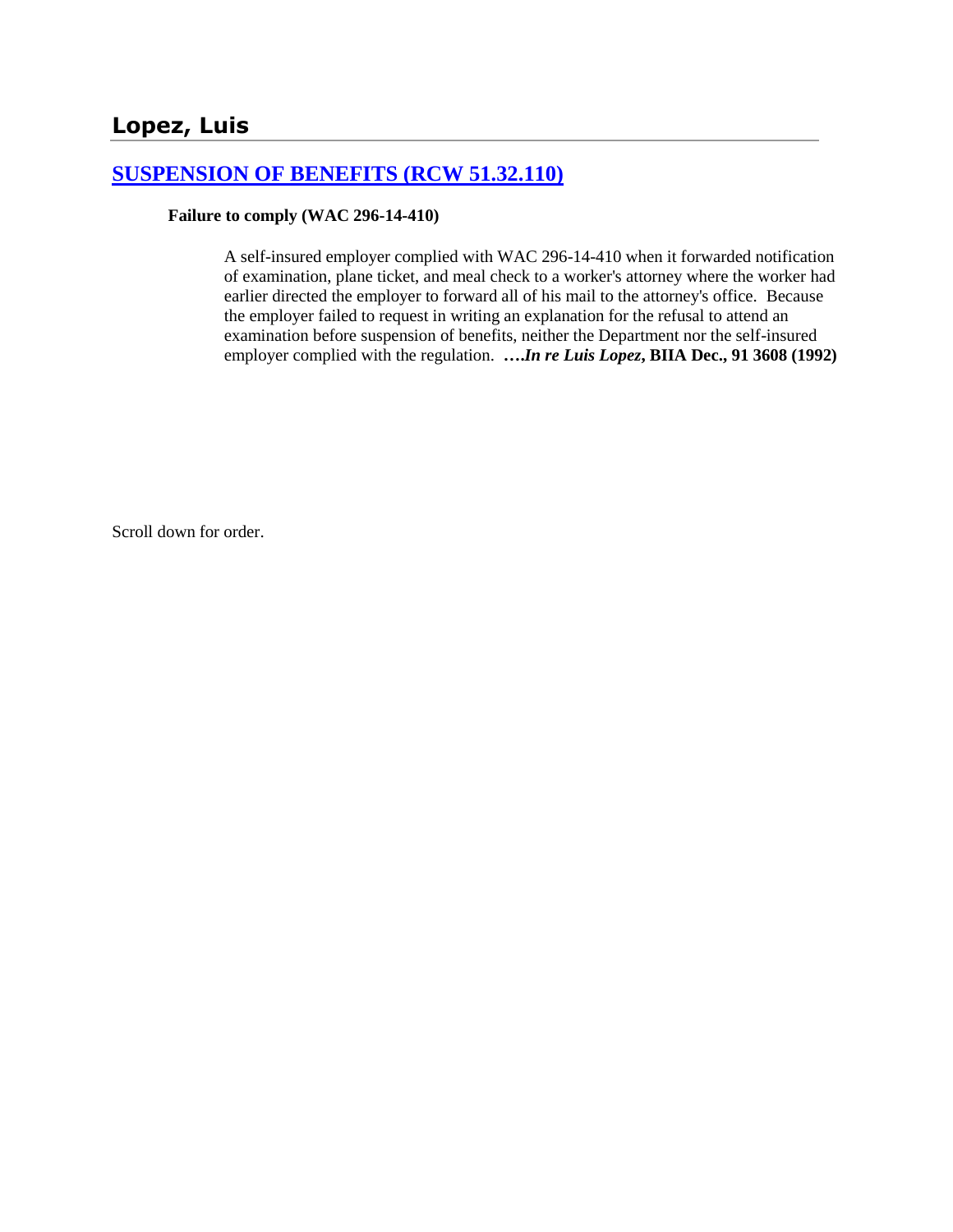### **BEFORE THE BOARD OF INDUSTRIAL INSURANCE APPEALS STATE OF WASHINGTON**

**)**

**IN RE: LUIS E. LOPEZ ) DOCKET NO. 91 3608**

**CLAIM NO. T-478605 ) DECISION AND ORDER**

APPEARANCES:

Claimant, Luis E. Lopez, by Charles H. Barr, Attorney

Self-Insured Employer, IBP, Inc., by Rolland, O'Malley, Williams & Wycoff, P.S., per Wayne L. Williams and James Rolland

This is an appeal filed by the claimant, Luis E. Lopez, on July 3, 1991 from an order of the Department of Labor and Industries dated May 30, 1991 which affirmed a prior order of March 12, 1991, that ordered further action and benefits to which the claimant may be entitled be suspended effective February 28, 1991 pursuant to RCW 51.32.110, for failure to attend or cooperate with a medical examination. **REVERSED AND REMANDED**.

# **PROCEDURAL AND EVIDENTIARY MATTERS**

Pursuant to RCW 51.52.104 and RCW 51.52.106, this matter is before the Board for review and decision on timely Petitions for Review filed by both the claimant, Luis E. Lopez, and the employer, IBP, Inc., to a Proposed Decision and Order issued on July 30, 1992 in which the order of the Department dated May 30, 1991 was reversed and "remanded to the Department with direction to supply benefits effective February 28, 1990 (sic) as required or authorized by the law."

The Board has reviewed the evidentiary rulings in the record of proceedings and finds that no prejudicial error was committed and said rulings are hereby affirmed.

# **DECISION**

The issue before the Board is whether the Department correctly suspended action on the claim effective February 28, 1991 pursuant to RCW 51.32.110 for the claimant's failure or refusal to attend a medical examination. Review has been granted to revise and correct the proposed findings and conclusions, and to discuss some of the parties' contentions further, but not to affect the proposed resolution of rescinding the suspense order.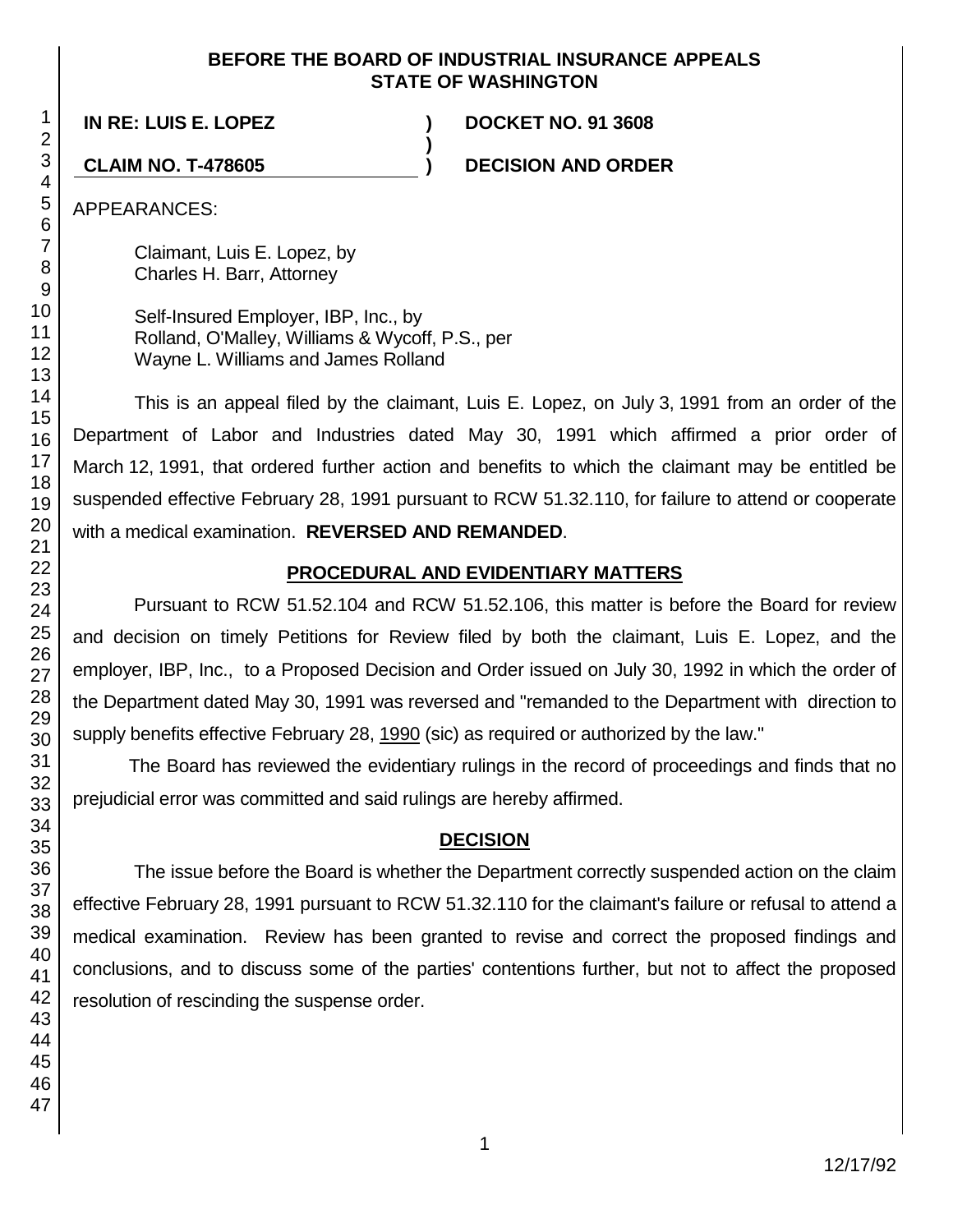The Proposed Decision and Order fairly discusses the events leading up to the suspense order, and they will not be repeated. Primarily, since August, 1990, the self-insured employer made several attempts to schedule examinations which were not accomplished because adequate and timely notice of these examinations was not provided to the claimant.

However, we are satisfied that the self-insured employer complied with the fourteen day notice requirement of WAC 296-14-410 for the scheduled examination of March 18, 1991. Prior to making the arrangements for this examination, the employer's service representative telephoned the claimant's attorney of record to find out where the claimant was currently residing so that notice could be sent directly to the claimant as required by the WAC, and also to find out how to make the travel arrangements, i.e., the starting city for an airline ticket. When that information was not forthcoming and the employer was informed by Mr. Barr's office that all mail was to go through his office, the employer was effectively released by the claimant from that portion of the regulation requiring the selfinsured employer to mail notification of the examination directly to the worker and the worker's representative. The employer then notified the claimant's attorney of the examination, provided a plane ticket from Los Angeles (based on prior information from Mr. Barr that his client was in southern California) to Seattle and return, and a meal check. This was accompanied by the employer's assurances that there would be a translator to meet Mr. Lopez at the airport, accompany him to the doctor's examination, and take him back to the airport. This notification, plane ticket, and meal check were mailed to Mr. Barr on February 11, 1991, over a month before the scheduled examination. As indicated earlier, the employer gave proper notification of the examination well within the requirements of WAC 296-14-410.

Mr. Barr's letter sent to the Department on February 28, 1991, advising that his client would not attend the examination scheduled for March 18, 1991, and that Mr. Lopez had found it necessary to return to his parent's home in Mexico, was forwarded to the employer who then cancelled the examination. The Department also, based on this letter, entered its initial suspense order on March 12, 1991. This record is in conflict as to whether or not Mr. Barr offered on behalf of his client a sufficient explanation for non-attendance. The burden of proof on this issue, of course, rests with the claimant. The appeal, however, must be resolved without actually reaching the good cause issue.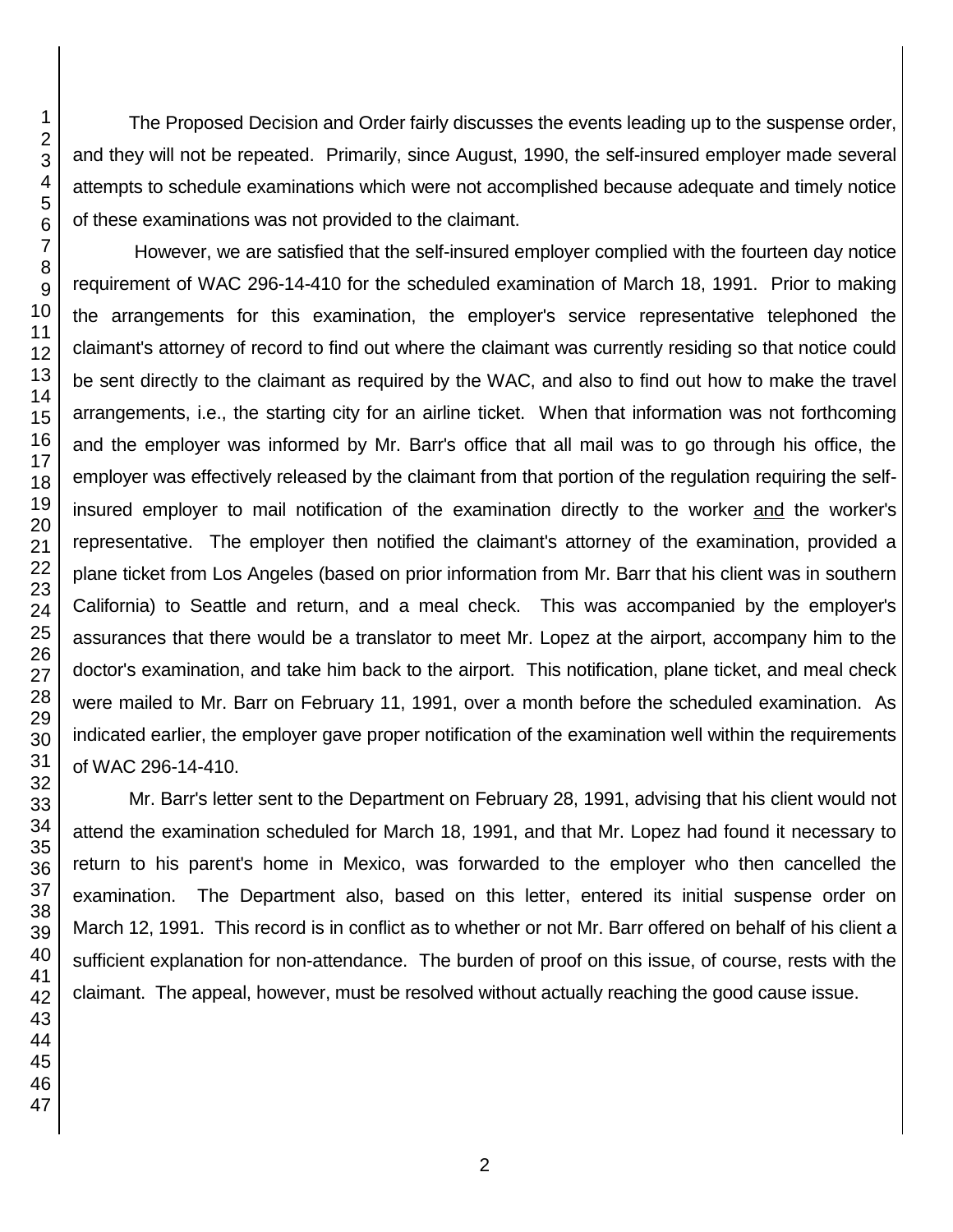WAC 296-14-410 further provides that before issuance of an order reducing, suspending or denying benefits, the Department or self-insured employer must request in writing, from the worker or worker's representative the reason for the refusal, obstruction, or non-cooperation. This regulation is obviously designed to give the worker an opportunity to explain his actions or inactions so that an evaluation can be made by the Department as to whether the worker had good cause for the refusal or failure to cooperate. If the worker fails to respond to this written inquiry within thirty days after its issuance, the Department can then issue the order suspending benefits.

In this case, the record does not support a conclusion that the Department or the self-insured employer requested in writing from the claimant or the claimant's representative, the reasons for Mr. Lopez' not attending the scheduled March 18, 1991 medical examination, as required by WAC 296- 14-410. In fact, the chronology of events clearly indicated otherwise. In its Petition for Review, the employer argues that there was constructive compliance with the spirit of the regulation by sending Mr. Barr a copy of the letter that was sent to the Department on March 8, 1991, requesting suspension of the claim. We do not agree such a letter constitutes a written request to Mr. Lopez' representative for the claimant's reasons for not attending the scheduled examination. The letter, Exhibit No. 5, requests that Mr. Barr return the airline tickets and travel advance to the employer, and then requests Mr. Pickett, the Department claims consultant, to place the claim in suspense -- which Mr. Pickett did, four days later. We suspect from a comment in the employer's letter that perhaps Mr. Lopez felt the examination should have been in Los Angeles rather than Seattle. However, an attempt in writing by the Department or self-insured employer to get a written explanation as to the claimant's reasons for not attending the scheduled examination needed to be accomplished prior to suspending benefits. That is the clear requirement of the regulation. Had such been done, it may have avoided the necessity of this litigation.

The employer further contends in the Petition for Review that there was constructive compliance with this portion of the regulation because during the sixty-day appeal period from the suspense order, the claimant had every opportunity to explain in writing any good cause reasons for not attending the scheduled examination. This argument is not well founded primarily because the regulation clearly requires that this inquiry be made prior to the issuance of the suspense order. Had the Department or the self-insured employer made the necessary written inquiry of the claimant's representative and learned that Mr. Lopez' reason for not attending the March 18, 1991 examination was because he could not, or did not want to, come to Seattle, then the Department needed to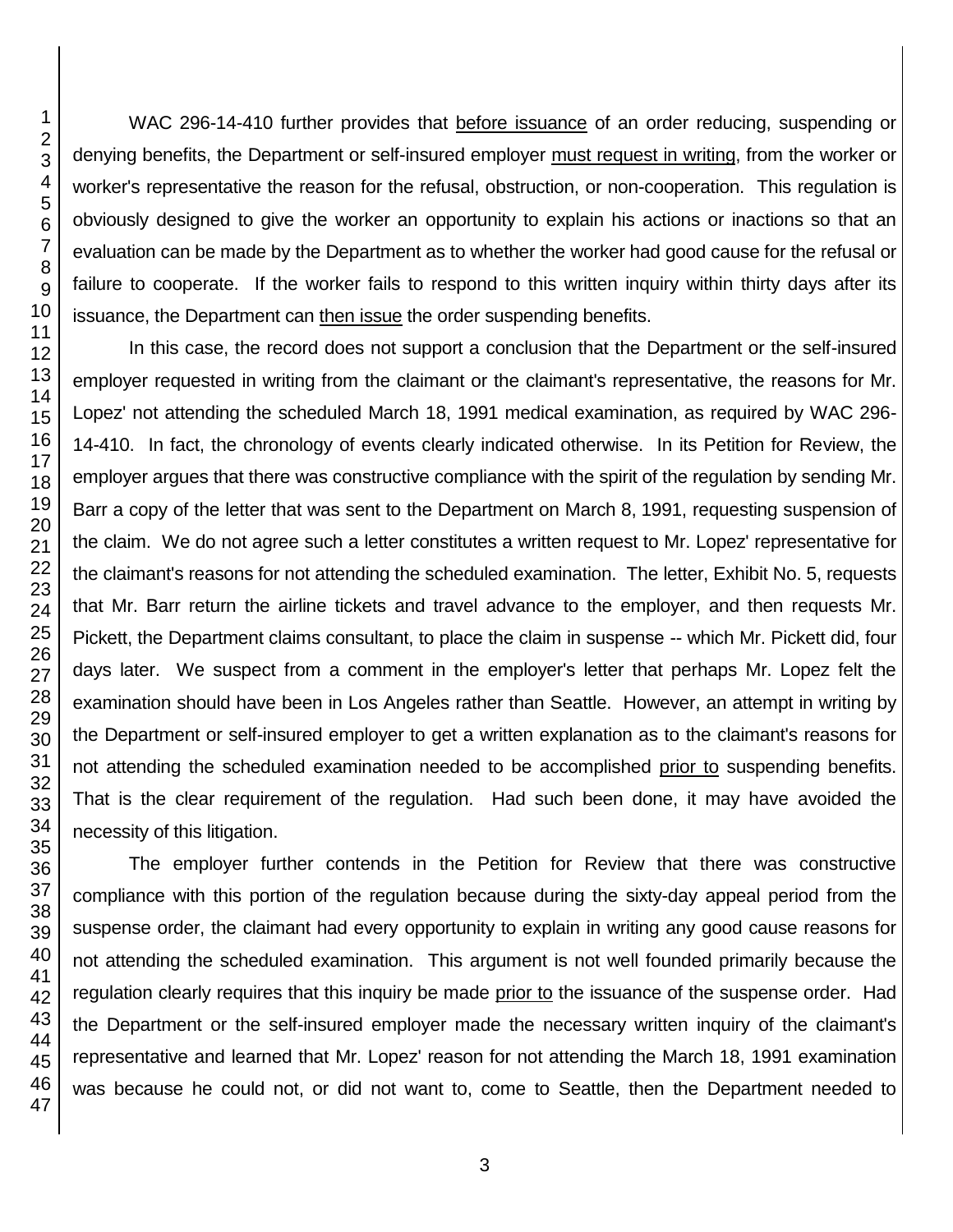evaluate whether, under all of the facts particular to the history of this claim, that reason constituted good cause. From the chronology here, obviously such a written inquiry was not made between the time of Mr. Barr's letter of February 28, 1991, and the Department's suspension order entered twelve days later. The regulation is obviously designed to allow the claimant the opportunity to explain in writing so the Department can fully evaluate, before the fact, whether a suspension order is called for.

We therefore find that the suspension was improper in that neither the Department nor the employer complied with the requirements of WAC 296-14-410 before issuing the suspense order. We will remand the matter to the Department with instructions to rescind and set aside the orders of May 30, 1991 and March 12, 1991 that suspended further action effective February 28, 1991. See also, In re Willie Dunn, Dckt. No. 91 0602 (July 16, 1992).

We note that, at the time of claimant's testimony given at a hearing in Olympia on April 21, 1992, he testified that he returned from Mexico to California on March 1, 1992. Furthermore, the employer's service representative testified at hearing on May 8, 1992, that a medical examination of Mr. Lopez was in fact carried out on April 28, 1992 (apparently while he was here, in the state of Washington). It is to be hoped that this examination may now lead to resolution of the issues still to be decided, i.e., the need for treatment, payment of past-incurred medical bills, right to time loss compensation, if any, and extent of any possible permanent disability.

After consideration of the Proposed Decision and Order, the Petitions for Review from both the self-insured employer and the claimant, and the entire record before us, we hereby make the following findings and conclusions:

# **FINDINGS OF FACT**

1. On June 25, 1990, the self insured employer, IBP Inc., received an application for industrial insurance benefits from the claimant, Luis E. Lopez. On August 17, 1990, the self insured employer entered an order closing the claim with medical benefits only as provided. On October 1, 1990, the claimant's attorney of record protested from the August 17, 1990 order.

On December 26, 1990 the Department held in abeyance the self-insured employer order of August 17, 1990. On March 12, 1991 the Department entered an order which suspended further action and benefits effective February 28, 1991 for alleged failure of the worker to attend or cooperate with a medical examination under authority of RCW 51.32.110. On May 13, 1991 the claimant's attorney protested from the order of March 12, 1991 on behalf of the claimant. On May 30, 1991, the Department entered an order affirming the order of March 12, 1991. On July 3, 1991,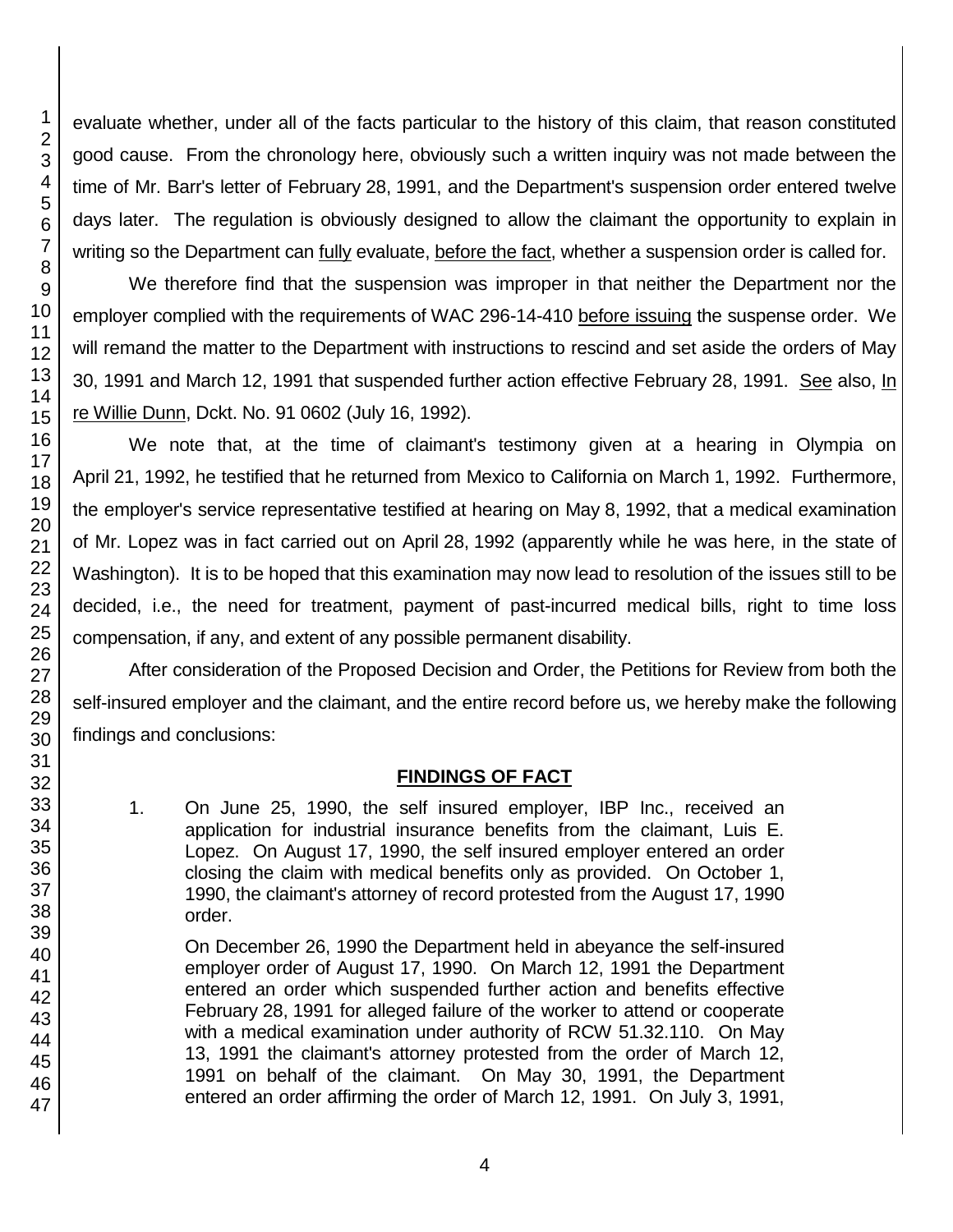the claimant filed a notice of appeal with the Board from the Department order of May 30, 1991, and on August 15, 1991, the Board entered an order granting the appeal and assigning it Docket No. 91 3608.

- 2. The self-insured employer's service company asked Mr. Lopez's representative for an address where Mr. Lopez was living. By failing to provide Mr. Lopez's address to the employer, the claimant constructively agreed that notice of any examination need only be sent to the claimant's representative pursuant to WAC 296-14-410.
- 3. On February 11, 1991, the self-insured employer's service company mailed a notice to the claimant advising him of a medical examination scheduled for March 18, 1991 in Seattle, Washington. Plane tickets, meal reimbursement, and information that a Spanish translator would be present, were included in the notice which was mailed to the claimant's attorney of record, Charles Barr. On February 28, 1991 Mr. Barr sent a letter to the Department indicating that his client would not be attending the examination scheduled for March 18, 1991 in Seattle, Washington. The examination was therefore cancelled, and by letter dated March 8, 1991, the self-insured's service representative requested the Department to suspend further action on the claim. The Department did so by its order of March 12, 1991.
- 4. Prior to issuing the order of March 12, 1991 suspending further action on the claim, neither the Department nor the self-insured employer requested in writing, from the claimant or the claimant's attorney, the reasons for his refusal to attend the medical examination scheduled for March 18, 1991.

# **CONCLUSIONS OF LAW**

- 1. The Board of Industrial Insurance Appeals has jurisdiction over the parties to and the subject matter of this appeal.
- 2. The notice of February 11, 1991 sent to the claimant's representative advising the claimant of a medical examination scheduled for March 18, 1991 met the notice requirements of WAC 296-14-410.
- 3. The self-insured employer's and the Department's failure to request in writing the reasons for Mr. Lopez's refusal to attend the scheduled March 18, 1991 examination does not comply with WAC 296-14-410, which requires such a written request prior to the issuance of an order suspending benefits.
- 4. The order of the Department of Labor and Industries dated May 30, 1991 which affirmed the order of March 12, 1991 that ordered further action and benefits the claimant may be entitled to be suspended effective February 28, 1991 pursuant to RCW 51.32.110 for failure or refusal to attend or cooperate with a medical examination, is incorrect and is reversed and the claim remanded to the Department and the self-insured employer with direction to rescind and set aside the orders of March 12, 1991 and